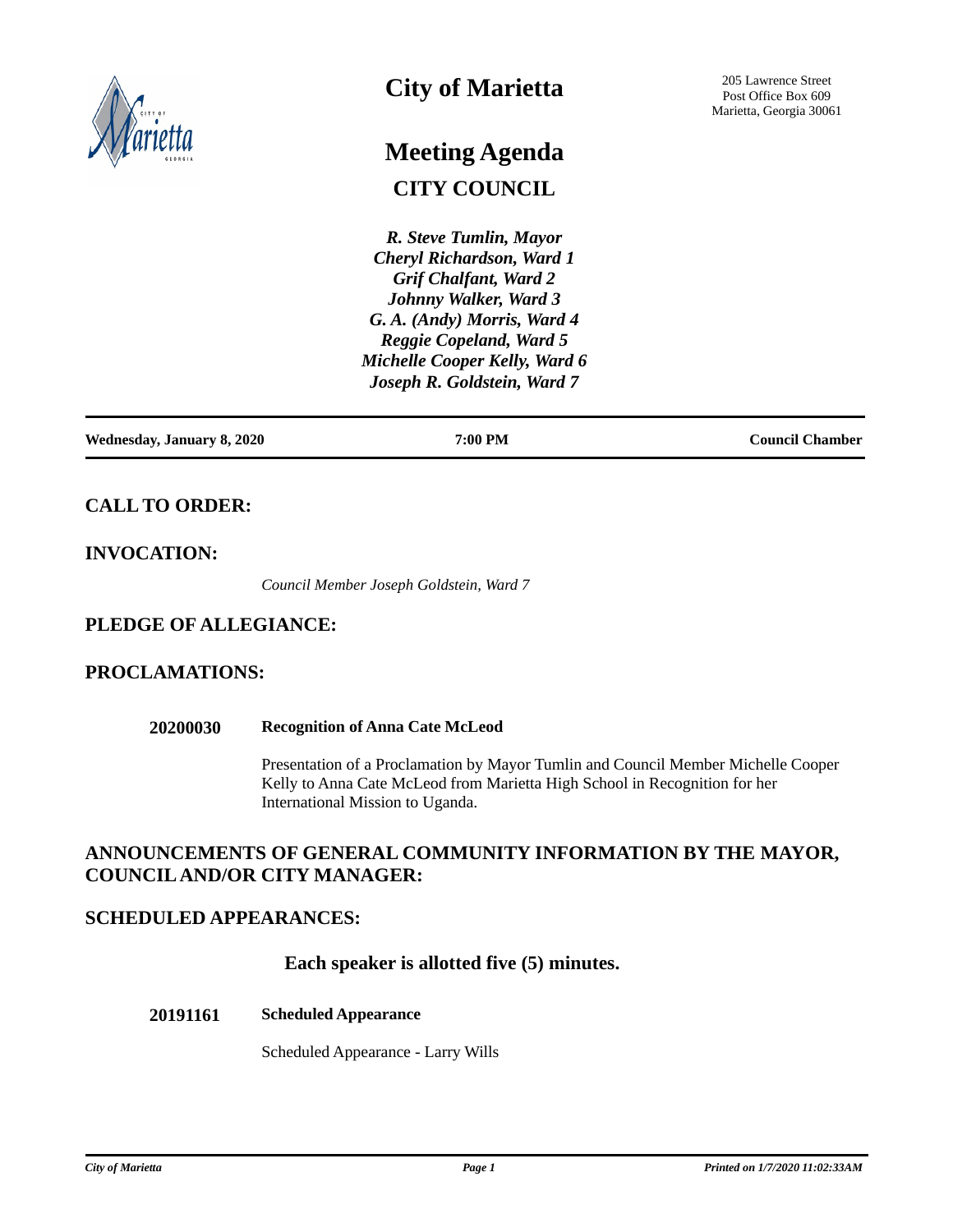### **CONSENT AGENDA:**

**Consent agenda items are marked by an asterisk (\*). Consent items are approved by majority of council. A public hearing will be held only for those items marked by an asterisk that require a public hearing (also noted on agenda).**

## **PRESENTATIONS:**

| <b>20200027</b> | <b>Swearing in the Chief Judge</b>                                                        |
|-----------------|-------------------------------------------------------------------------------------------|
|                 | Swearing in Judge Roger J. Rozen as Chief Judge of the City of Marietta Municipal Court.  |
| 20200028        | <b>Swearing in the Prosecuting Attorney</b>                                               |
|                 | Swearing in Ben F. Smith as Prosecuting Attorney of the City of Marietta Municipal Court. |

# **MINUTES:**

| ∗ | 20191178 | <b>Special Meeting - December 11, 2019</b>                            |
|---|----------|-----------------------------------------------------------------------|
|   |          | Review and approval of the December 11, 2019 special meeting minutes. |
| ∗ | 20191179 | <b>Regular Meeting - December 11, 2019</b>                            |
|   |          | Review and approval of the December 11, 2019 regular meeting minutes. |
| ∗ | 20191180 | <b>Special Meeting - December 17, 2019</b>                            |
|   |          | Review and approval of the December 17, 2019 special meeting minutes. |

# **MAYOR'S APPOINTMENTS:**

## **\* 20200001 Mayor Pro tem**

Appointment of Michelle Cooper Kelly as Mayor Pro tem for a term of one year expiring on January 13, 2021.

#### **\* 20200003 Presiding Officer**

Appointment of Cheryl Richardson as Presiding Office/Parliamentarian for a term of one year expiring on January 13, 2021.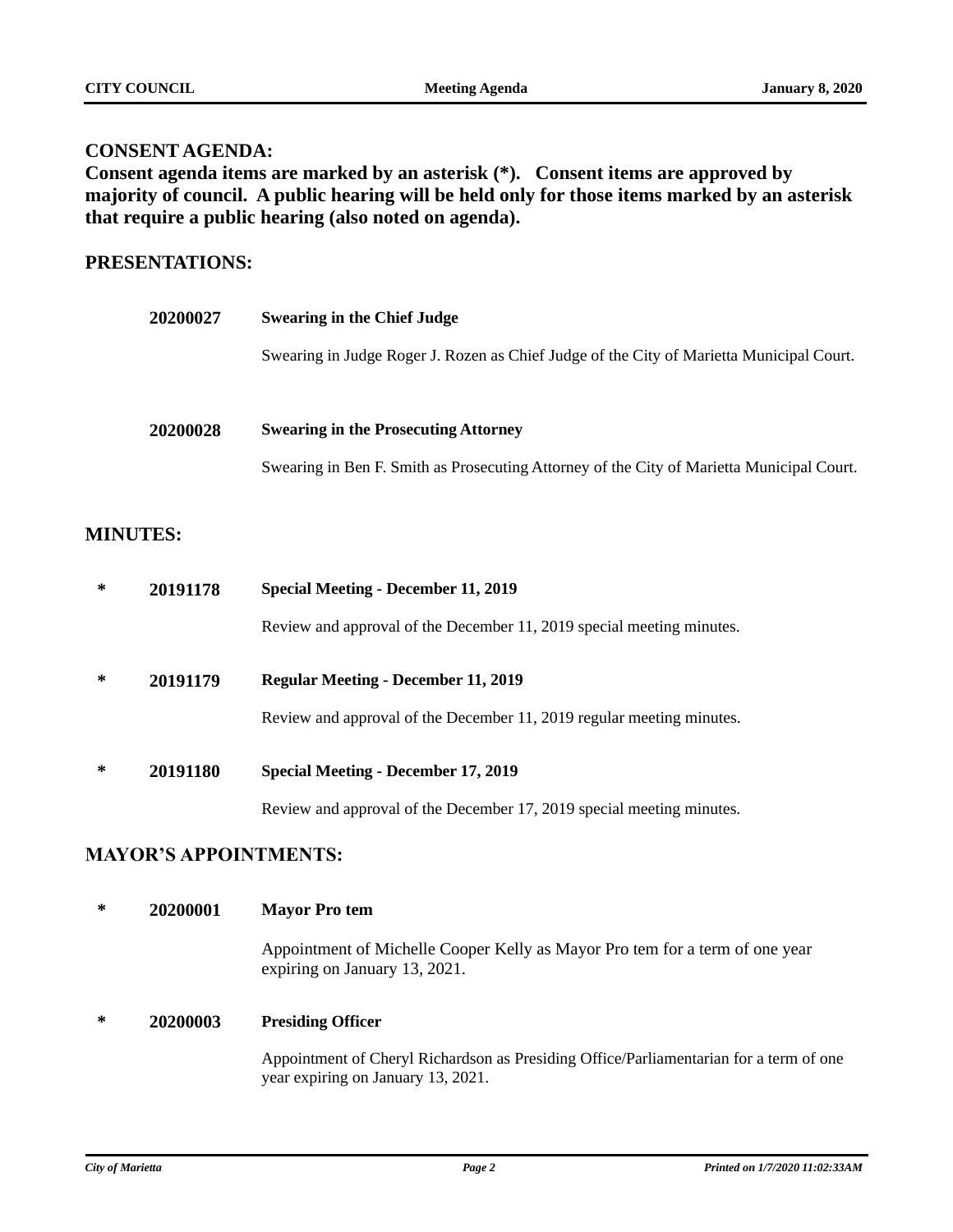#### **\* 20200004 Economic/Community Development Committee**

Appointment of Johnny Walker as Chairman, Grif Chalfant as Vice Chair and Andy Morris to the Economic/Community Development Committee for a term of one year expiring on January 13, 2021.

#### **\* 20200005 Finance/Investments Committee**

Appointment of Joseph R. Goldstein as Chairman, Reggie Copeland as Vice Chair and Michelle Cooper Kelly to the Finance/Investments Committee for a term of one year expiring on January 13, 2021.

#### **\* 20200006 Judicial/Legislative Committee**

Appointment of Andy Morris as Chairman, Cheryl Richardson as Vice Chair and Joseph R. Goldstein to the Judicial/Legislative Committee for a term of one year expiring on January 13, 2021.

#### **\* 20200007 Parks, Recreation & Tourism Committee**

Appointment of Michelle Cooper Kelly as Chairman, Andy Morris as Vice Chair and Reggie Copeland to the Parks, Recreation and Tourism Committee for a term of one year expiring on January 13, 2021.

#### **\* 20200008 Personnel/Insurance Committee**

Appointment of Cheryl Richardson as Chairman, Joseph R. Goldstein as Vice Chair and Grif Chalfant to the Personnel/Insurance Committee for a term of one year expiring on January 13, 2021.

#### **\* 20200009 Public Safety Committee**

Appointment of Reggie Copeland as Chairman, Johnny Walker as Vice Chair and Cheryl Richardson to the Public Safety Committee for a term of one year expiring on January 13, 2021.

#### **\* 20200010 Public Works Committee**

Appointment of Grif Chalfant as Chairman, Michelle Cooper Kelly as Vice Chair and Johnny Walker to the Public Works Committee for a term of one year expiring on January 13, 2021.

# **CITY COUNCIL APPOINTMENTS:**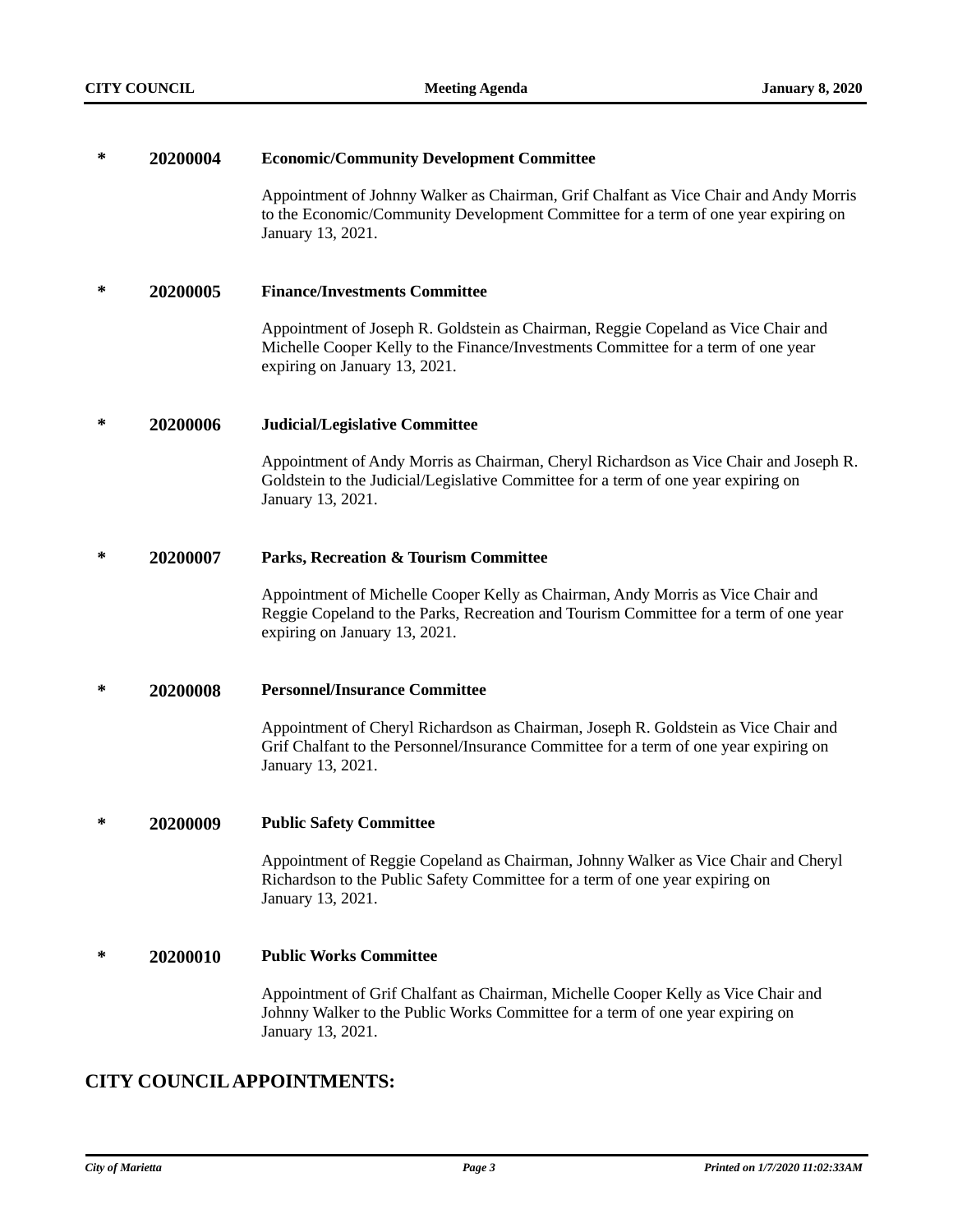| ∗ | 20200012 | <b>Appointment of Chief Judge</b>                                                                                                                                                                                                                                                                                                                  |
|---|----------|----------------------------------------------------------------------------------------------------------------------------------------------------------------------------------------------------------------------------------------------------------------------------------------------------------------------------------------------------|
|   |          | Nomination of Judge Roger J. Rozen as Chief Judge of the City of Marietta Municipal<br>Court to continue his term through January 13, 2022 and until a successor is appointed<br>incorporating the conflicting charter provisions and the minutes of January 10, 2018 for<br>acknowledgment of term since January 10, 2018 until January 13, 2022. |
| ∗ | 20200013 | <b>Appointment of Associate Judges</b>                                                                                                                                                                                                                                                                                                             |
|   |          | Appointment of Melinda Taylor, Lawrence "Larry" Burke, Nathan Wade and Joan Bloom<br>as Associate Judges of City of Marietta Municipal Court for a term ending<br>January 13, 2022 or until a successor is appointed.                                                                                                                              |
| ∗ | 20200011 | <b>Appointment of Prosecuting Attorney</b>                                                                                                                                                                                                                                                                                                         |
|   |          | Appointment of Ben F. Smith as the Prosecuting Attorney of the Municipal Court for a<br>two-year term expiring January 13, 2022.                                                                                                                                                                                                                   |
| ∗ | 20200019 | <b>Appointment of Assistant Prosecuting Attorneys</b>                                                                                                                                                                                                                                                                                              |
|   |          | Appointment of Latonia Hines, Thomas Griner, Jason Treadaway, Donna Merrell, Robert<br>Donovan and Robert Schnatmeier, Jr., as Assistant Prosecuting Attorneys of the City of<br>Marietta Municipal Court, for a term ending January 13, 2022.                                                                                                     |
| ∗ | 20200014 | <b>Appointment of Municipal Court Clerk</b>                                                                                                                                                                                                                                                                                                        |
|   |          | Appointment of Pam Allen as Municipal Court Clerk with term ending January 13, 2022.                                                                                                                                                                                                                                                               |
| ∗ |          |                                                                                                                                                                                                                                                                                                                                                    |
|   | 20200016 | <b>Cobb Municipal Association 2020 Delegates</b>                                                                                                                                                                                                                                                                                                   |
|   |          | Appointment of Council Member Grif Chalfant and Council Member Reggie Copeland as<br>voting delegates for the Cobb Municipal Association (CMA) business meetings.                                                                                                                                                                                  |

# **ORDINANCES:**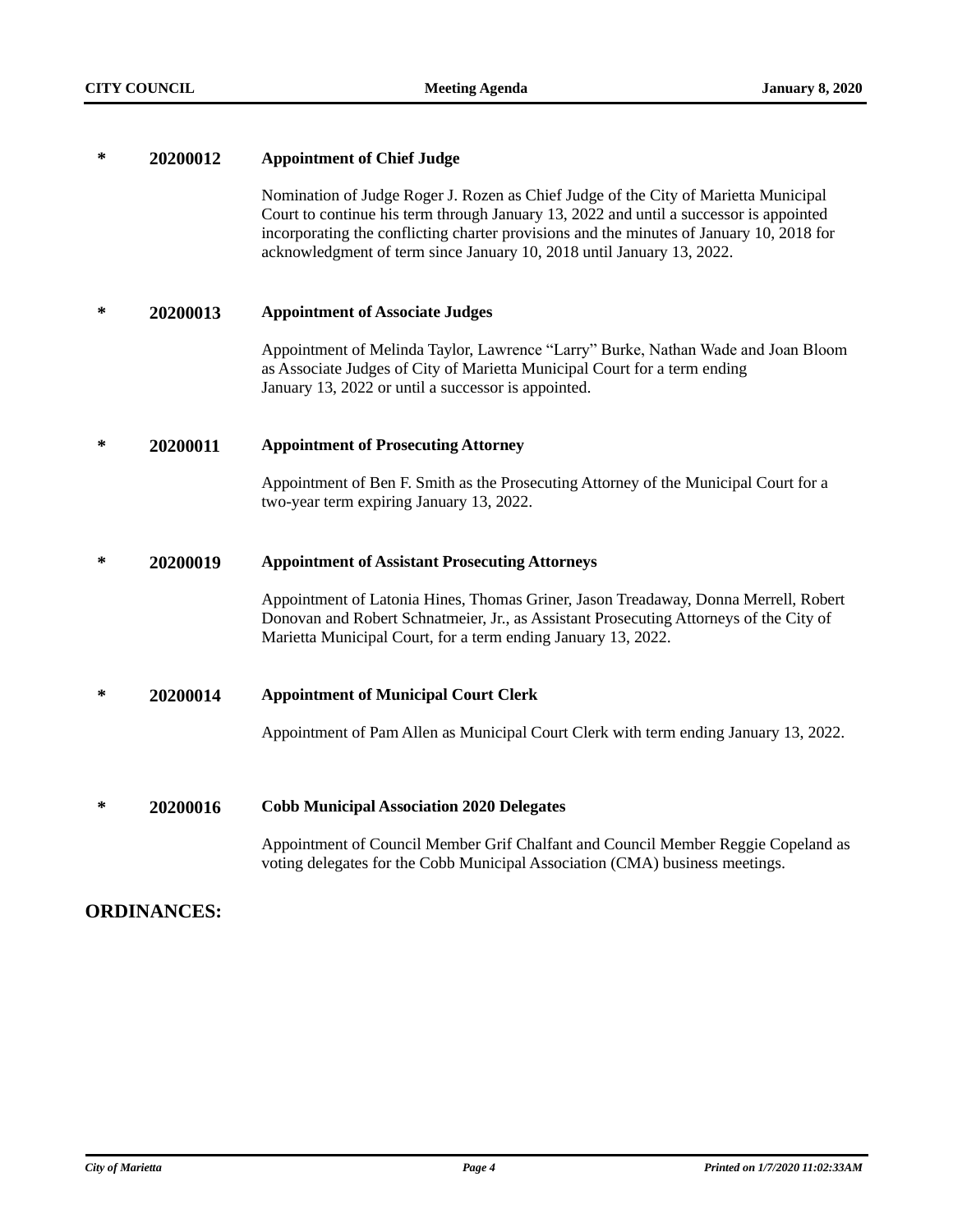#### **20191100 Z2020-02 [REZONING] THAD HIGGINS (JEAN E. JOHNSON JR & JOHN S. THOMBLEY)**

**Z2020-02 [REZONING] THAD HIGGINS (JEAN E. JOHNSON JR & JOHN S. THOMBLEY)** are requesting the rezoning of 0.52 acres located in Land Lot 1216, District 16, Parcels 0180, 0190, & 0200 of the 2nd Section, Cobb County, Georgia, and being known as 104 Cole Street and 314 & 320 Fort Street from OI (Office Institutional) to R-4 (Single Family Residential - 4 units/acre). Ward 5A.

*Public Hearing (All Parties are Sworn In)*

### **RESOLUTIONS:**

## **CITY ATTORNEY'S REPORT:**

### **CITY MANAGER'S REPORT:**

### **MAYOR'S REPORT:**

### **COMMITTEE REPORTS:**

#### **1. Economic/Community Development: Johnny Walker, Chairperson**

#### **2. Finance/Investment: Joseph R. Goldstein, Chairperson**

#### **3. Judicial/Legislative: G. A. (Andy) Morris, Chairperson**

#### **\* 20191149 Revised Detailed Plan - 218 & 234 Roswell Street**

Motion to approve the revised detailed plan requested by Tanalta Real Estate for the construction of two buildings at the corner of Meeting Street and Roswell Street, zoned MXD (Mixed Use Development) and located within the Commercial Corridor Design Overlay - Tier A.

*Council Member Goldstein opposed*

#### **\* 20191150 Revised Detail Plan: Heritage Ridge**

Motion to approve the revised detail plan for Heritage Ridge to reduce the front, side, and rear setbacks on lots 12, 18, 19, and 26-32, as referenced in the staff memorandum dated December 12, 2019, with an added stipulation that the garages shall be used for the parking and storage of vehicles only and may not be enclosed to provide for additional residential space. A recital of this requirement shall be contained within the covenants to ensure enforcement.

*Council Member Goldstein opposed*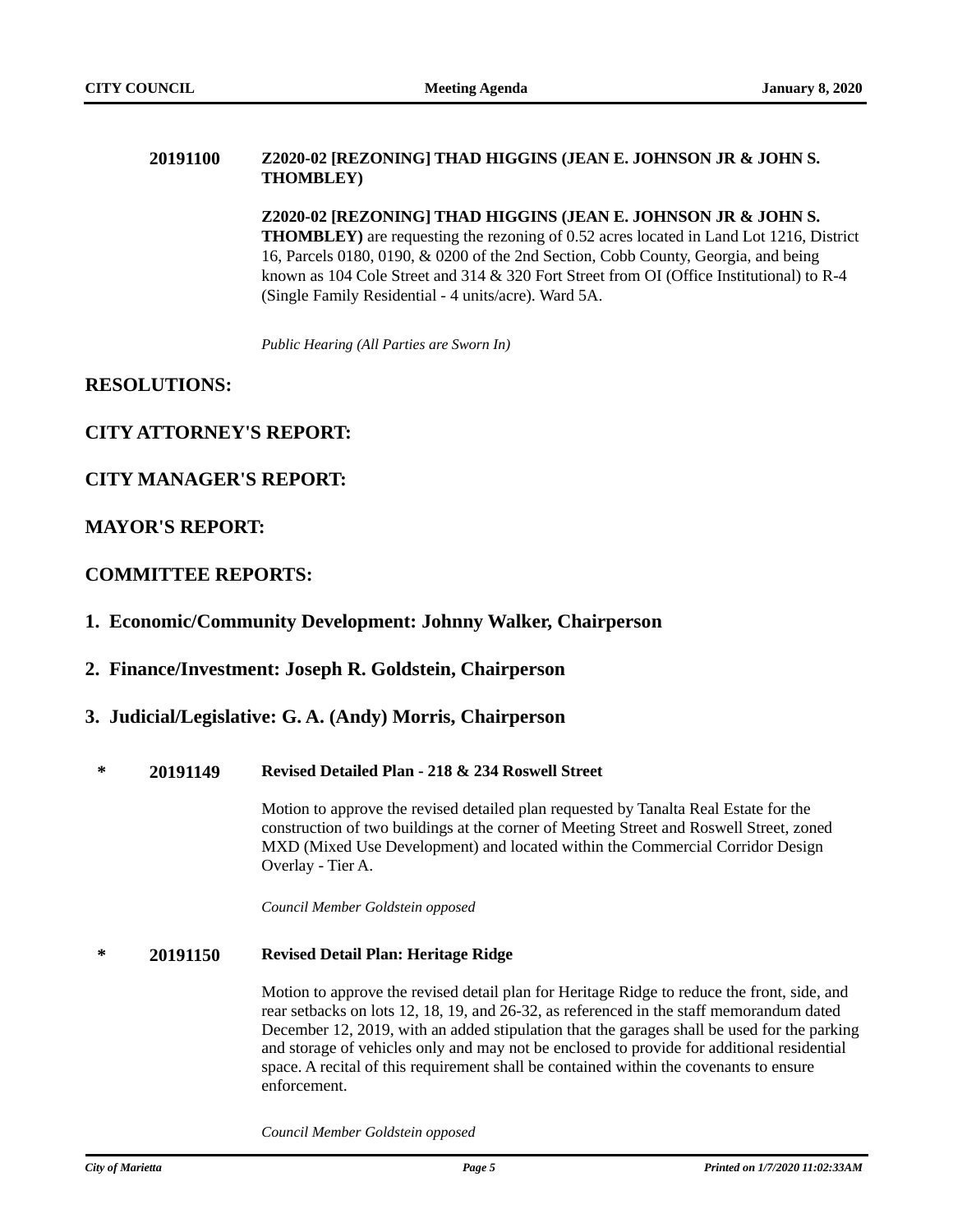- **4. Parks, Recreation and Tourism: Michelle Cooper Kelly, Chairperson**
- **5. Personnel/Insurance: Cheryl Richardson, Chairperson**
- **6. Public Safety Committee: Reggie Copeland, Chairperson**

## **7. Public Works Committee: Grif Chalfant, Chairperson**

#### **\* 20191145 Rigby Street Traffic Calming**

Motion authorizing Public Works to conduct the speed study of the Rigby Street area to determine if traffic calming devices are needed.

#### **\* 20191146 Franklin Drive Utilities**

Motion authorizing a variance from the Underground Utilities ordinance to allow the installation of fiber to be over lashed on existing fiber along Franklin Drive from Cobb Parkway South to Hidden Glen Drive. This motion does not grant a perpetual variance. MCIMetro/Verizon must relocate underground at their expense if other utilities at the location are moved underground.

# **OTHER BUSINESS:**

#### **20191081 V2020-01 [VARIANCE] WAFFLE HOUSE, INC**

**V2020-01 [VARIANCE] WAFFLE HOUSE, INC** is requesting variances for properties located in Land Lot 0781, District 16, Parcel 00140, 2nd Section of Cobb County, Marietta, Georgia and being known as **1811 Williams Drive**. Ward 5B.

*1. Variance to reduce the minor side yard setback from fifteen (15) feet to ten (10) feet for only the existing structure [§708.16 (H)]* 

*2. Variance to allow parking spaces to encroach within the ten (10) foot landscape strip [§712.08 (G-1a.)]*

*3. Variance to reduce the rear yard setback from thirty-five (35) feet to twenty-two (22) feet for only the existing structure [§708.16 (H)]*

*4. Variance to increase the maximum allowable sign height for a monument sign from ten (10) feet to fifteen (15) feet along a collector road [§714.04 (H)]*

*5. Variance to increase maximum allowable sign face area from fifty (50) square feet to ninety (90) square feet along a collector road [§714.04 (H)]*

*6. Variance to waive the required sidewalks [§732.07]*

*Public Hearing (All parties are sworn in)*